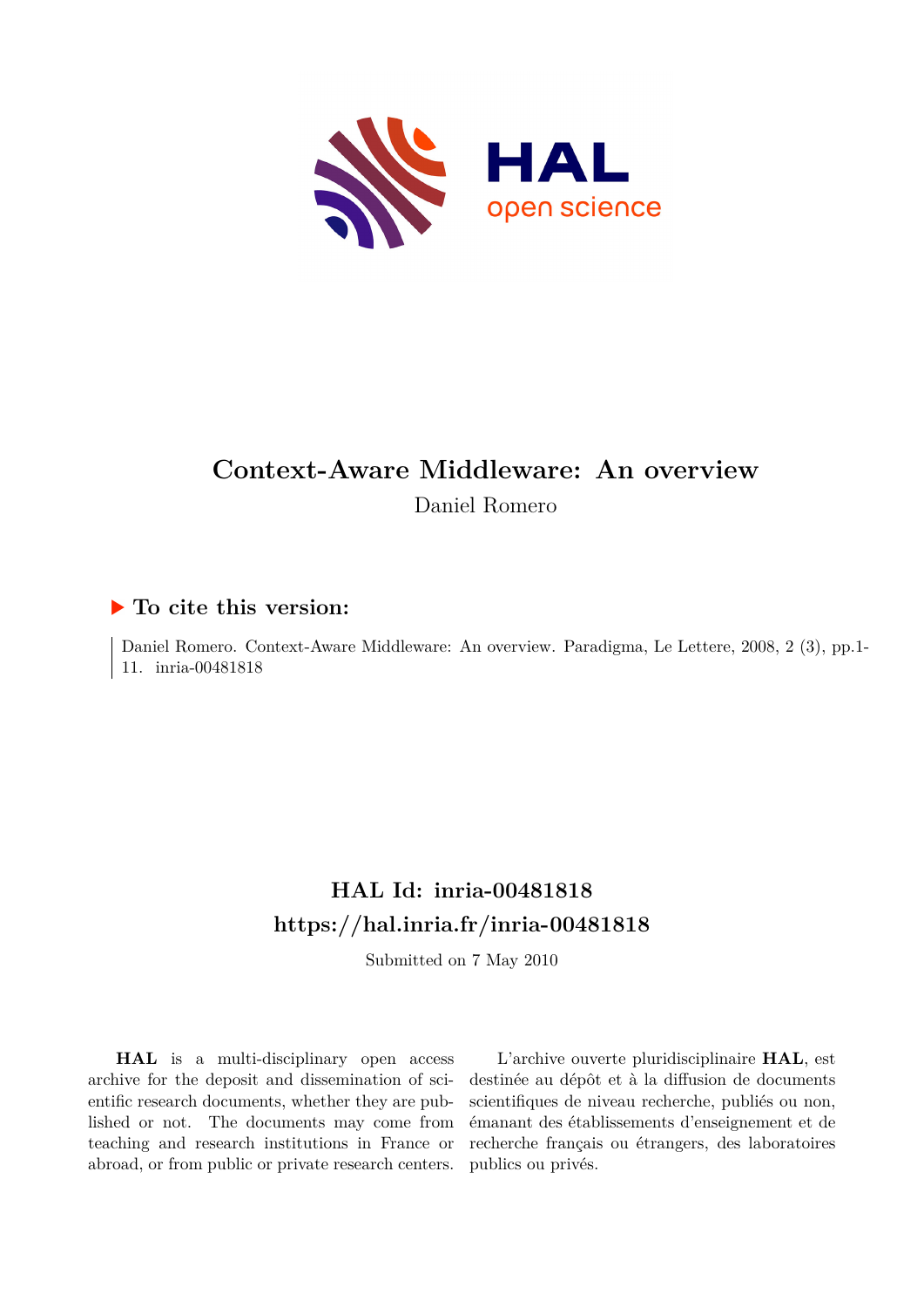# Context-Aware Middleware: An overview

Daniel Romero

University of Lille 1, INRIA Lille, Nord Europe, Laboratoire LIFL UMR CNRS 8022 Parc Scientifique de la Haute-Borne 40, Avenue Halley 59650 Villeneuve D'Ascq- France daniel.romero@inria.fr

Abstract. In this paper we give an overview of context-aware middleware platforms. They are characterized in terms of properties such as communication, context management and adaptation. We present a description of different platforms and their properties.

key words: context-awareness, middleware platform, pervasive computing.

## 1 Introduction

Today is normal to find different computational entities that are part of environments where people develop their daily activities such as home, office and malls. These entities provide services that can help users in their activities. The entities are also characterized by their heterogeneity. This means that they use different communication mechanisms, connection technologies and data representations, and that they provide information with different processing levels. Some of these devices also change constantly of location producing variation in services availability. All these properties are typical of the so-called pervasive environments.

It would be desirable to access the services present in a pervasive environment throw devices like laptops, smart phones, and PDA increasingly powerful. However, they need some kind of mechanism that enable them to do it. Furthermore, it is also required to detect the changes in the context, which could affect the applications been executed in user devices. In computing, there exist a discipline that deals with this kind of concerns, the "context-aware computing". As in [1] is established, the context-aware computing uses the context in order to provide relevant information and services to users. The context is understood as "any information that can be used to characterize the situation of an entity, where an entity can be a person, place, or physical or computation object". Inside of this area, a special kind of application has emerged, the context-aware middleware solutions. In general, they provide the same functionality associated with traditional middleware in terms of communication. However, they also provide context management and adaptation to deal with the different resources present in the environments. In this paper we give an overview about these middleware platforms and their different features.

The rest of this paper is organized as follow. In section 2 we present a motivation scenario. Section 3 describes some relevant properties in this kind of middleware. Section 4 presents some context-aware middleware platforms and their characterization in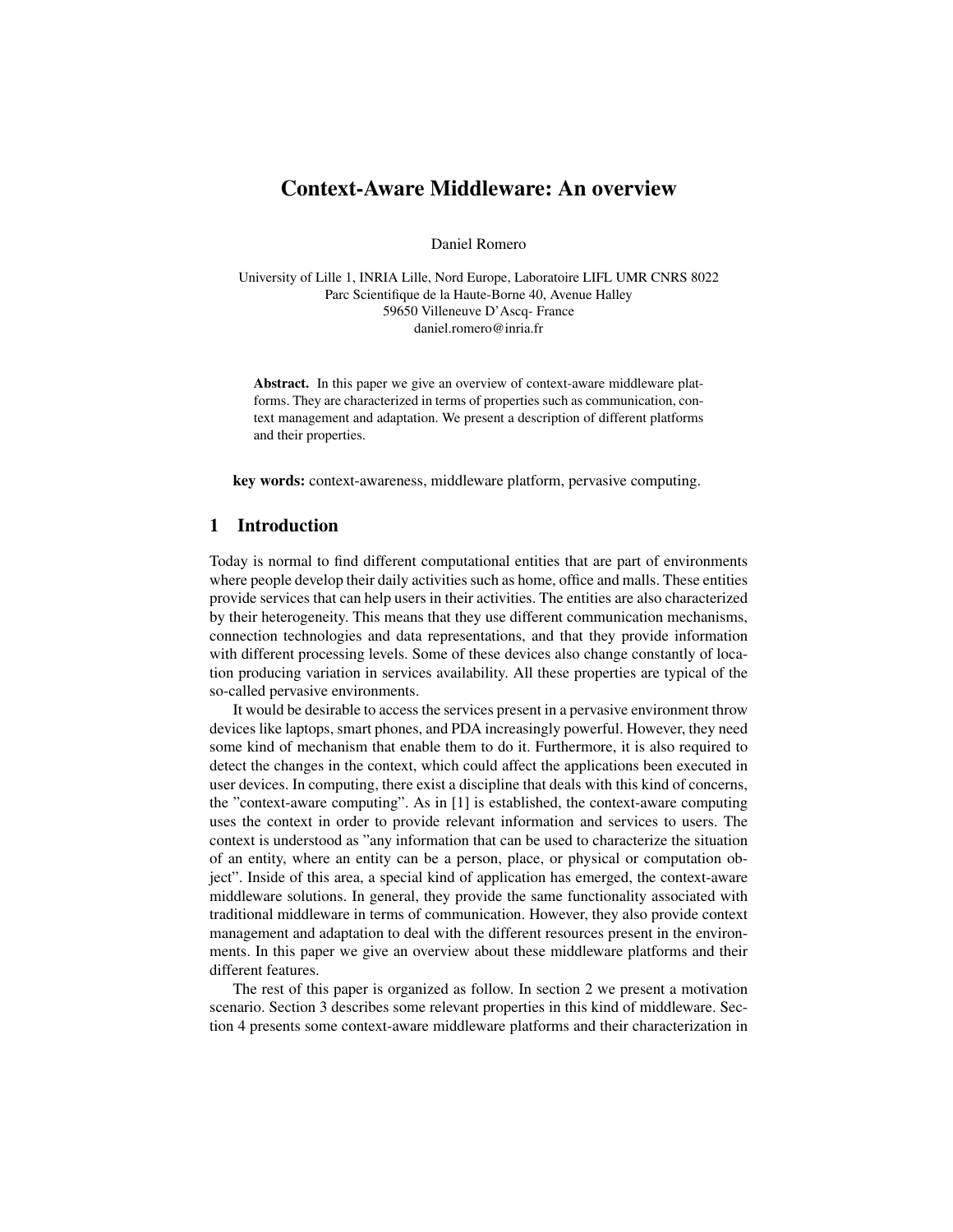terms of properties described in section 3. Finally, in section 5 we give some conclusions.

## 2 Motivation Scenario

In this section we present a simple scenario to contextualize the use of context-aware middleware platforms. Alice, a philosophy student, goes to the mall. She has a smart phone device with a context-aware middleware previously installed. The first time that she gets in the mall, her mobile device detects an available wireless network and accesses it. Once connected, the middleware platform discovers a location service, advertised with the UPnP [2], which shows Alice position in a mall map and allows device to locate the different mall stores. In the mall, Alice remembers a letter that she has to sent. She doesn't have the printed letter but she has the document on her smart phone. Using the mobile device, Alice is able to find a printer service, published using Service Location Protocol (SLP) [3], and prints a copy. Using the location service, Alice knows where is the printer that she has used and locates the post office in the mall. After sending the letter, Alice goes to a zone in the mall, where her phone detects a Web Service that provides different day's promotions in bookstores. By the user preferences, Alice smart phone knows that she is interested in books related to philosophy subjects. Using this information, the mobile device is able to inform Alice about promotions related to this kind of books. The promotion service is provided in three ways: text only, text and images and video. The phone selects the video option considering the Alice preferences, the memory capacity and battery level. Alice consults the promotions while she goes to the melt area. In this area, the promotion service is not available, but Alice doesn't note this because her mobile is able to continue using the service. When the device battery is low, the promotion service is change to text only mode.

## 3 Context-Aware Middleware: General Characterization

The context-aware middleware platforms are an answer to challenges associated with service discovery, mobility, environmental changes and context retrieval [4]. These challenges are typical in ubiquitous computation. Hence, for facing these challenges it is necessary to provide functionality associated with the properties described below.

- 1. *Context Management*: this property is associated with context retrieval and processing. The context retrieval means to deal with different kinds of context providers, data representation and communication styles. Furthermore, the context information has to be processed, composed and distributed. In our scenario, the middleware has to retrieve information associated with the mobile resources (available memory, battery level), user preferences (reading interests and kind of favorite services) and the wireless network. Events and policies are the principal mechanisms used to deal with context retrieval and processing.
- 2. *Adaptation*: it refers to actions that must be triggered when some event occurs in the environment. This means that the middleware platform should react to context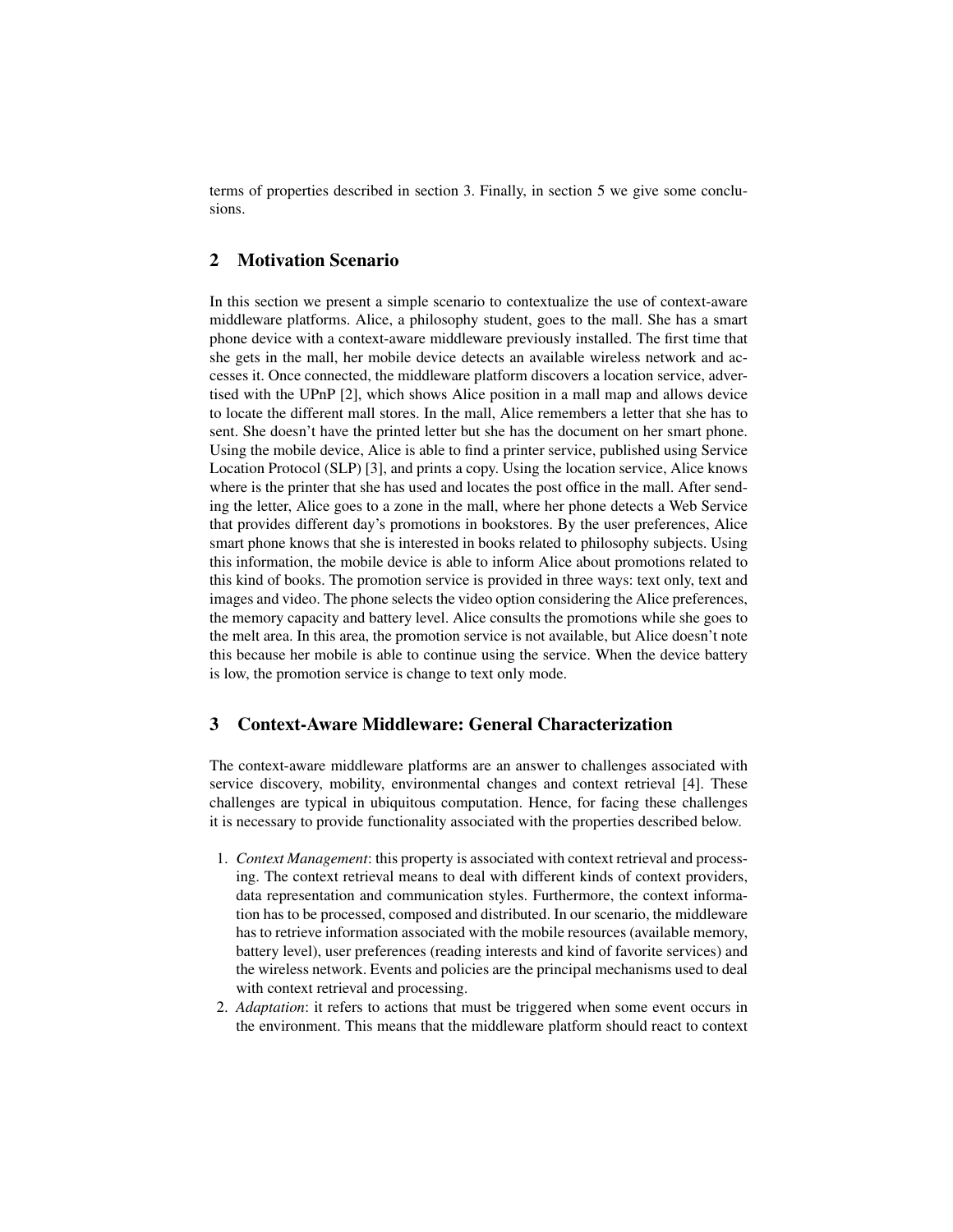changes. This reaction consists in structure and/or behavior changes. In our scenario, the two kinds of adaptation are needed. Structural adaptation (i.e. to load new functionality) can be required in order to use the available services in the mall (location service, promotion service, printer service). In our scenario, behavioral adaptation takes place when the middleware has to decide how to chose the quality of service according to the memory and battery level. But the adaptation is not only required at runtime. Considering the different kind of entities that is possible to find in pervasive environments, the middleware should be flexible enough to support different configurations and to be deployed on diverse devices. Hence, dynamic and static adaptation are required.

- 3. *Communication*: this property is necessary to interact with the different entities in the environment. The middleware platform should be able to support different kinds of protocols, interaction paradigms, and communication technologies. The configuration should be not only static but also at runtime when new services can require communication mechanisms not been supported until that moment.
- 4. *Service Discovery*: it is the capacity for discovering and invoking available services in the environment. This task is done by means of service discovery protocols. These protocols define how the services have to be advertised, discovered and in some cases accessed. Hence, they are built upon communication protocols. It is possible to find different services discovery protocols developed in the academia, the industry and by software vendors. Examples from academia are Ninja Service Discovery Service (SDS) [5] and Intentional Naming System (INS) [6]. Jini [7], UPnP and Rendezvous[8] were created by software vendors. Salutation, SLP and Bluetooth SDP [9] are industrial standards. However, despite the existence of these protocols, some middleware platforms define its own discovery protocols to support the access of new services. In the scenario, the services are advertised using UPnP and SLP.
- 5. *Persistence*: in some cases it can be useful to storage the context because the user movements and connection variations cause changes in services availability.
- 6. *Application Building Support*: some approaches provide frameworks that help in the application development and/or adaptation in order to work with the middleware platform.
- 7. *Paradigms used*: it is important to select the suitable paradigms to develop the platforms in order to satisfy the adaptation issues.

### 4 Platforms

This section presents some existing context-aware middleware. In the table 1 they have been characterized using the properties presented in section 3.

#### 4.1 Gaia

Gaia [10, 11] is a distributed middleware that provides similar functionality to an operating system. It allows the coordination of software entities and heterogeneous networked devices in active spaces (physical spaces). Gaia provides services for event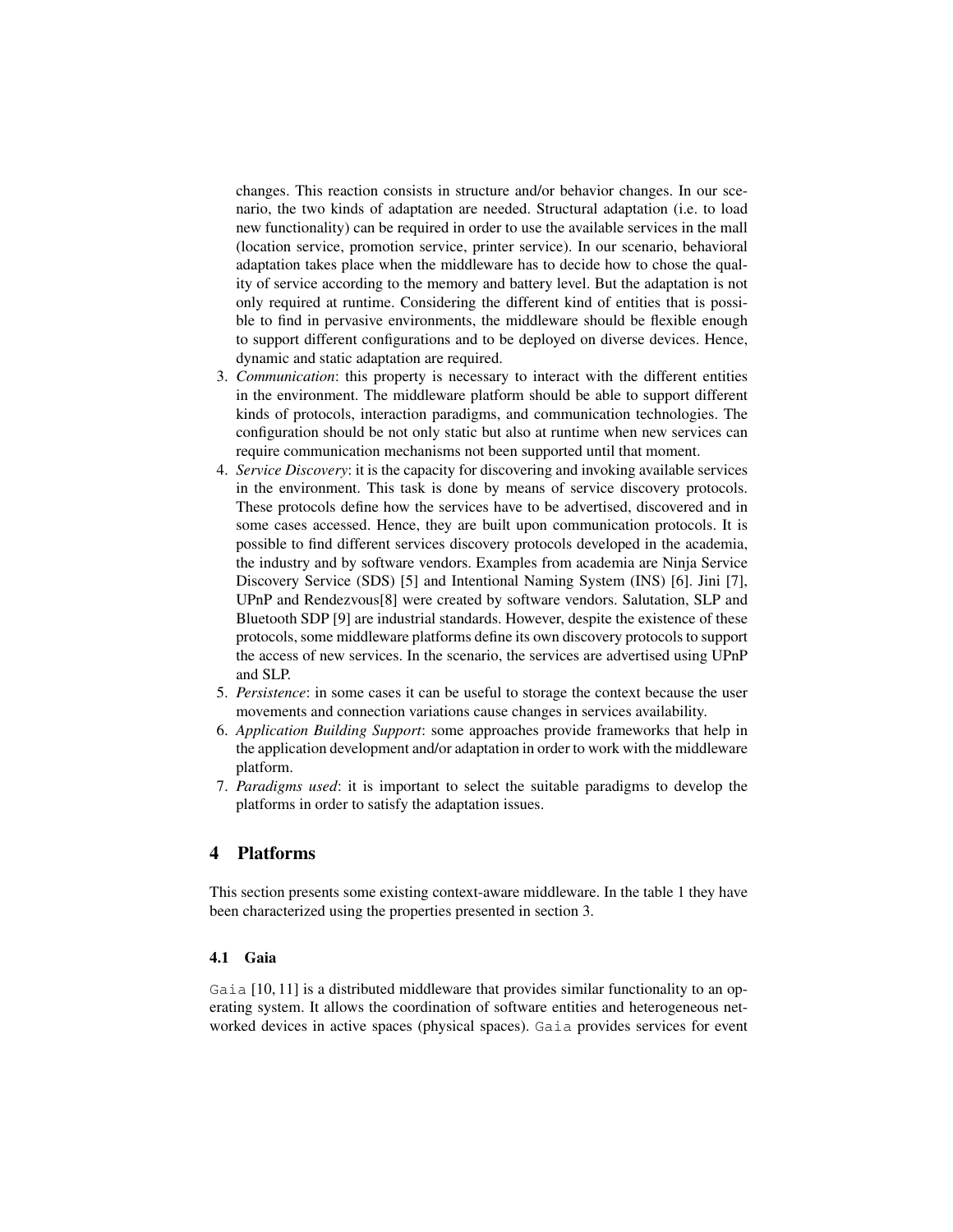#### Table 1. Context-Aware Middleware

| <b>Middleware</b> | <b>Developer</b>                   | Paradigm        |           | <b>Adaptation</b>      | <b>Context</b>                     | <b>Service</b>          | <b>Communication</b> |                |                         | <b>Persistency Application</b> |
|-------------------|------------------------------------|-----------------|-----------|------------------------|------------------------------------|-------------------------|----------------------|----------------|-------------------------|--------------------------------|
| <b>Platform</b>   |                                    | <b>Used</b>     |           | <b>Static Dynamic</b>  | Management                         | <b>Discovery</b>        |                      |                | Data Context            | B.S                            |
| Gaia              | University of Illinois             | Components      | AL        | AL                     | First order logic                  | Events                  | Events               | X              | $\overline{X}$          | Framework                      |
|                   | at Urbana-Campaign                 |                 |           |                        | and boolean algebra                |                         | and RPC              |                |                         |                                |
| Gaia              | University of Illinois             | Components      |           | AL                     | Services provided                  | <b>GAIA</b>             | Events               |                |                         |                                |
| Microserver       | at Urbana-Campaign                 |                 |           |                        | by Gaia                            | Proxy                   | and RPC              |                |                         |                                |
| <b>CORTEX</b>     | Lancaster                          | Reflection,     | ML        | ML                     | SOs                                | SLP, UPnP               | Events-              |                | $\overline{\mathbf{X}}$ |                                |
|                   | University                         | components, SOs |           |                        |                                    | SOS                     | <b>SOAP</b>          |                |                         |                                |
|                   |                                    | component       |           |                        |                                    |                         |                      |                |                         |                                |
|                   |                                    | frameworks      |           |                        |                                    |                         |                      |                |                         |                                |
| Aura              | Carnegie Mellon                    | Components      |           | <b>ML</b>              | Situation                          | Aura                    | Connectors           | $\overline{X}$ | $\overline{\mathrm{X}}$ |                                |
|                   | University                         |                 |           |                        | recognition,                       | suppliers               |                      |                |                         |                                |
|                   |                                    |                 |           |                        | proxies                            |                         |                      |                |                         |                                |
| <b>CARISMA</b>    | <b>University College</b>          | Reflection      |           | $\overline{\text{ML}}$ | Policies associated                | $\overline{\text{Not}}$ | According            |                |                         |                                |
|                   | London                             |                 |           |                        | with each                          | supported               | to applications      |                |                         |                                |
|                   |                                    |                 |           |                        | application                        |                         | needs                |                |                         |                                |
|                   | Middlewhere University of Illinois | Components      |           |                        | Algorithm for                      |                         | Events               |                |                         |                                |
|                   | at Urbana-Campaign                 |                 |           |                        | multisensor                        |                         |                      |                |                         |                                |
|                   |                                    |                 |           |                        | location fusion                    |                         |                      |                |                         |                                |
| MobiPADS          | <b>HK</b> Polytechnic              | Components,     |           | AL, ML                 | Events,                            | Mobilets                | Events               |                |                         |                                |
|                   | University                         | reflection      |           |                        | mobilets                           |                         |                      |                |                         |                                |
| <b>SOCAM</b>      | <b>National University</b>         | Ontologies,     |           | AL                     | Situation recognition, SLM service |                         | Events               |                | $\overline{\mathrm{X}}$ |                                |
|                   | of Singapore                       | <b>SOA</b>      |           |                        | ontologies                         | discovery               |                      |                |                         |                                |
| RCSM              | Arizona State                      | Components      | ML        | $\overline{\text{AL}}$ | Situation                          | $R$ -CDP                | Messages             |                | $\overline{\mathbf{X}}$ |                                |
|                   | University                         |                 |           |                        | recognition                        | protocol                |                      |                |                         |                                |
| <b>CAPNET</b>     | University of Oulu                 | Components      | <b>ML</b> |                        | Wrappers for                       | Service                 | Events               |                | $\overline{X}$          | Framework                      |
|                   |                                    |                 |           |                        | context sensors                    | discovery               | asynchronous         |                |                         |                                |
|                   |                                    |                 |           |                        |                                    | component               | messages,            |                |                         |                                |
|                   |                                    |                 |           |                        |                                    | that locates            | RPC.                 |                |                         |                                |
|                   |                                    |                 |           |                        |                                    | service                 | TCP/UDP,             |                |                         |                                |
|                   |                                    |                 |           |                        |                                    | provides                | HTTP,                |                |                         |                                |
|                   |                                    |                 |           |                        |                                    | by other                | multicast            |                |                         |                                |
|                   |                                    |                 |           |                        |                                    | components              |                      |                |                         |                                |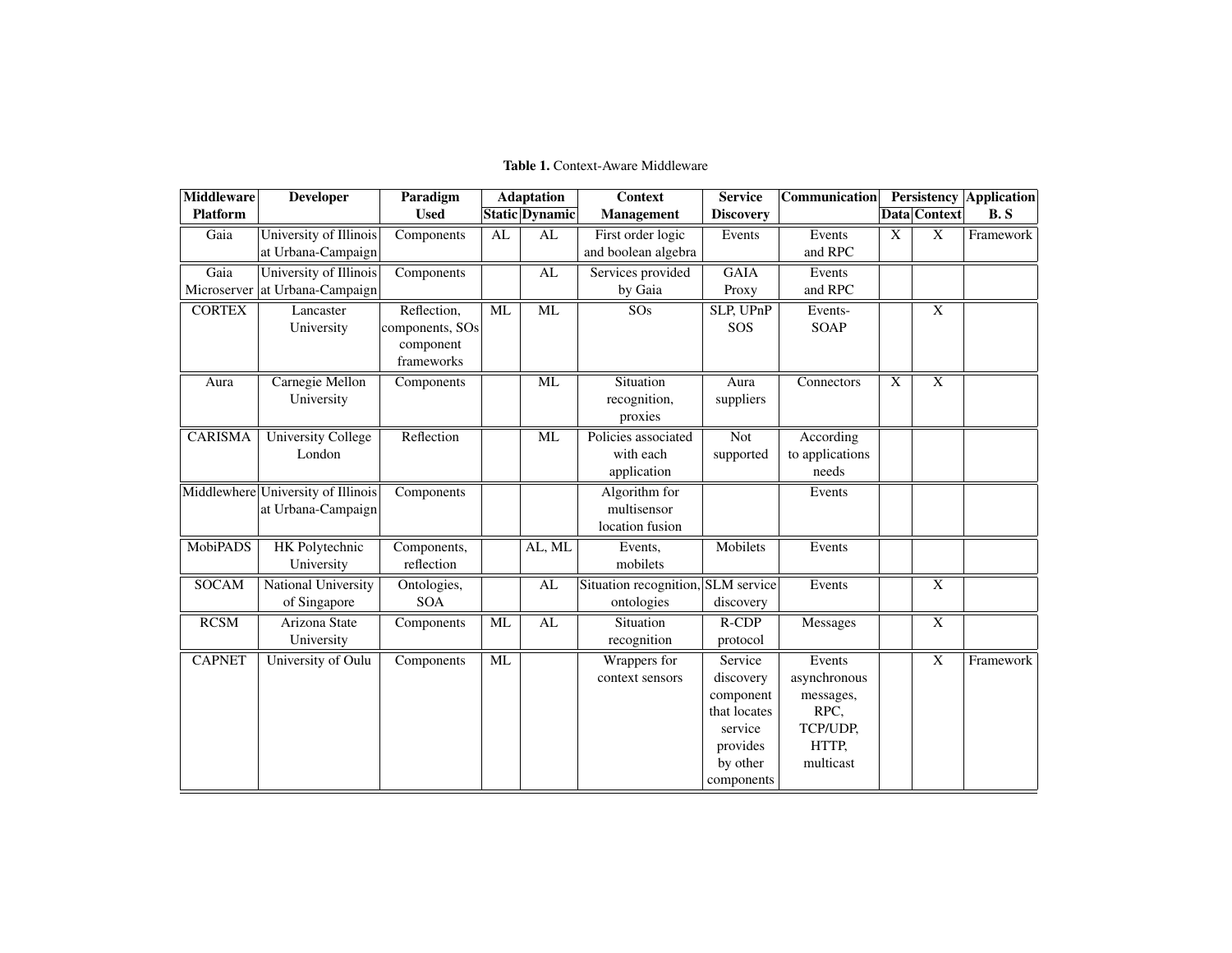management (that means to distribute events in active spaces), context information query (in order applications can adapt to the environment), detection of digital and physical entities, storage of the information associate with entities (space repository), and file management (by means of a context file system that generates a virtual hierarchy associating file to relevant context information). Gaia also provides a framework for building (or to adapt existing) context-aware applications. The Gaia architecture can be seen in figure 1.



Fig. 1. Gaia Platform Architecture

#### 4.2 Gaia Microserver

Gaia Microserver [12] is a lightweight middleware platform that extends Gaia (see section 4.1) in order to support access to the native capabilities of the mobile devices. The middleware exports the functionality oered by the device to Gaia as components. The Microserver allows interoperate the native C++ code with the java code. Gaia uses the platform to deliver dynamic software components and multimedia contents to users through their mobile devices. The Gaia Microserver components are showed in figure 2. In our scenario, Gaia middleware could be used to detect the different services present in the environment, i.e., the location service, the printer service and the promotion service. Then, those services could be accessed through the mobile device using the Microserver. It will allow device to get the new functionality required in order to use the services.

|                     | Applications (J2ME)       |
|---------------------|---------------------------|
|                     | Middleware layer (J2ME)   |
| Microserver $(C++)$ | Microserver client (J2ME) |
|                     | Native libraries $(C++)$  |

Fig. 2. Gaia Microserver Components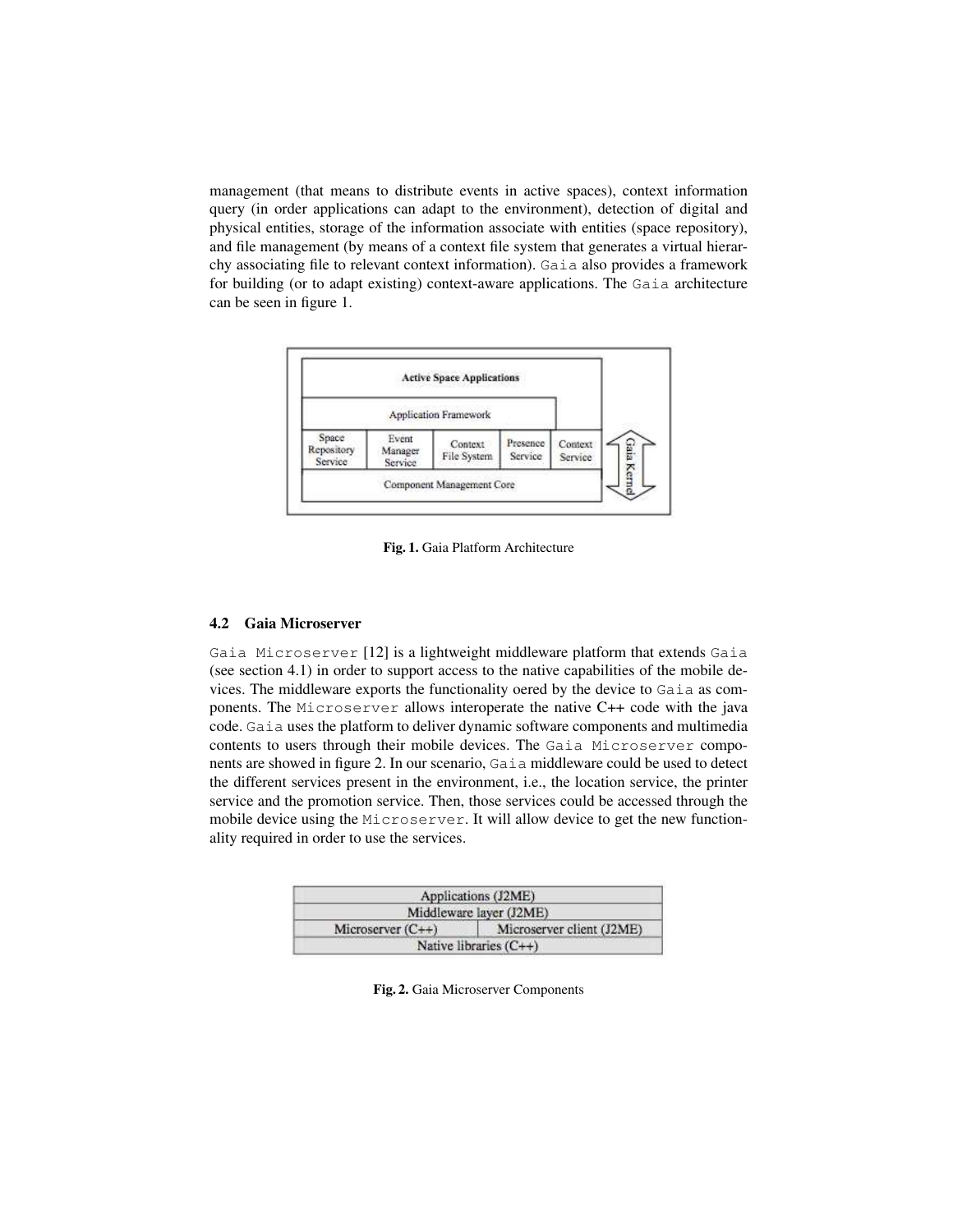#### 4.3 Aura

Aura [13] is an architectural framework for ubiquitous computing applications. It provides services for managing tasks, applications and context. In Aura, the tasks are abstract representations of a collection of services. When a user moves to another environment, the task representation is migrated and the service providers associated are instantiated in the new location. The services are provided by existing applications. Aura gives supports for registry and access of services. Context observers provide the context information and it is used to derive user intents. In the scenario, the service providers can be considered like the applications that provide the Aura services. The sending of the letter and the searching of book promotions can be considered as Aura tasks. The task concerning the letter includes the location service and the printer service. The task associated with the books comprises only the promotion service. In this last task, the task migration of Aura can be used in order to continue using the promotion service in the melt area. Figure 3 shows the Aura architecture.



Fig. 3. Aura Framework Architecture

#### 4.4 CORTEX

CORTEX [14, 15] is a context-aware middleware for pervasive and ad hoc environments. The platform is based on concepts of sentient objects (SOs) and component frameworks. SOs are autonomous entities that can get data from the environment and share information between them. They consume and produce events. SOs are able to make decisions and perform actions based on the information sensed. The component frameworks offer services (to the SOs) such as publish-subscribe (used for discovery), group communication, context retrieval, and QoS management. CORTEX can be reconfiguration at runtime using a reflection API. In our scenario, each service discovery protocol (SLP, UPnP and Web Services) could be associated to an specific SO. This SO has the responsibility to enable the device in order to discover and access the services. Another SO could consolidate all services (filtering them using the Alice preferences) and a CORTEX application could use this SO in order to show the available services (by categories), which would allow Alice to send the letter and to knows the book promotions. QoS management service could be used to select the correct promotion service considering the battery level and the available memory. This QoS management could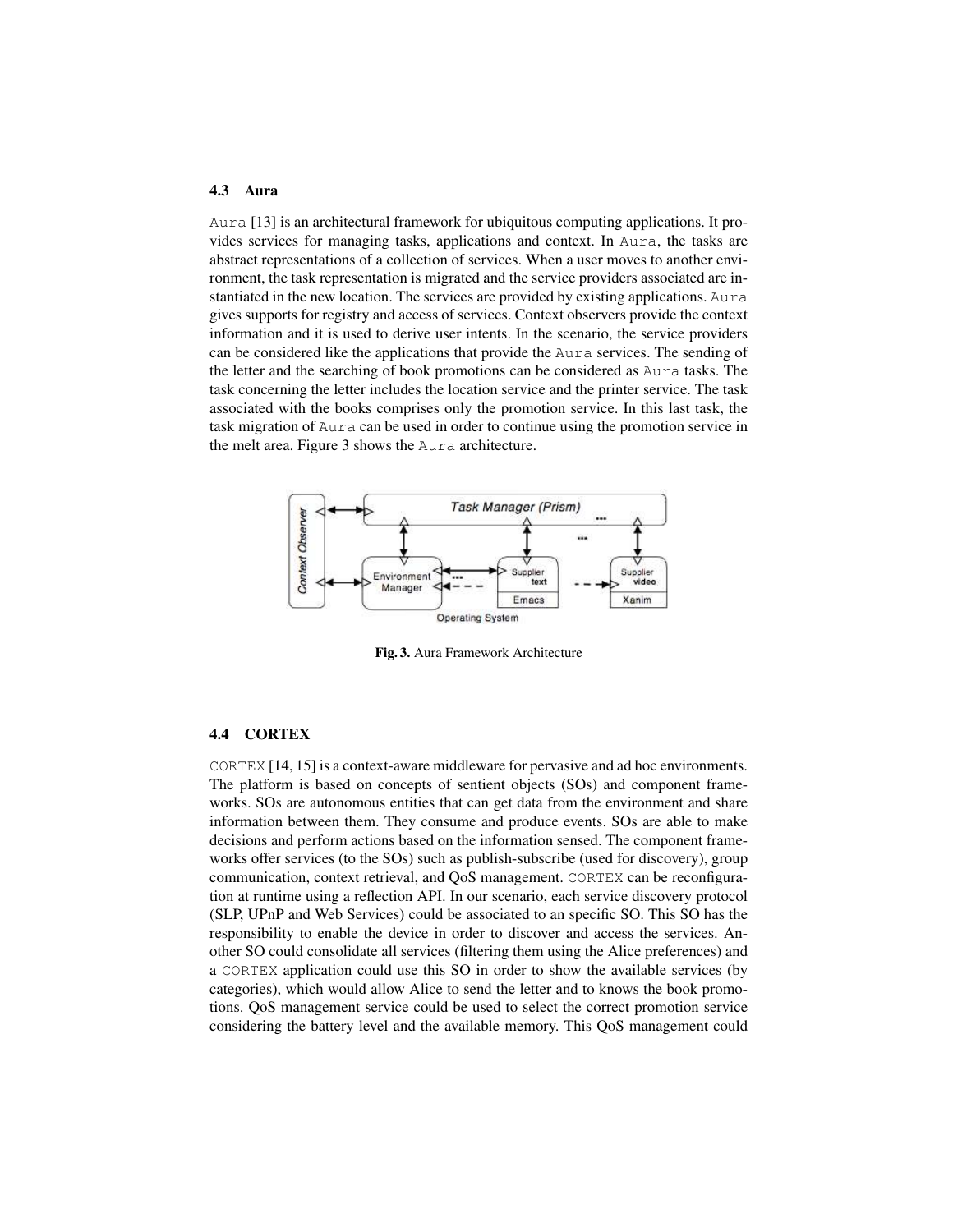



Fig. 4. CORTEX Platform Architecture

### 4.5 CARISMA

CARISMA [16] (Context-aware Reflective mIddleware System for Mobile Applications) uses the reflection paradigm to enhance the adaptive and context-aware mobile applications development. The idea is to customize the platform considering the applications needs. In order to do that the middleware behavior, with respect to an application, is reified as meta-data in an application profile. This profile contains the description of associations between the service that the middleware customizes, the policies that can be used in the service invocation and the context configuration that allows the use of the policies. In each service invocation, the client application passes its profile to the platform and it determines the policies that can be applied according to the current context. CARISMA provides a reflective API that allows, at runtime, to modify the associations describes in the profile. The conflicts that may arise between profiles are resolved using a micro-economic approach. In this approach, the system is modeled as an economy where the consumers (applications) reach an agreement about a limited set of goods (the policies) using the middleware platform like auctioneer. In the scenario, it would be possible to have a CARISMA application that accesses the promotion service. In the profile associated with this application, a policy could express the conditions (battery level and available memory) that allow the device to invoke the different kinds of the promotion service.

#### 4.6 MobiPADS

MobiPADS [17] (Mobile Platform for Actively Deployable Service) is a system for mobile environments. In MobiPADS the services are called mobilets. They can migrate between MobiPADS environments. Each mobilet is divided in slave and master. The slave resides in the server side, and the master in the client side. The mobilets are configured as chained objects to provide augmented services and protocols to the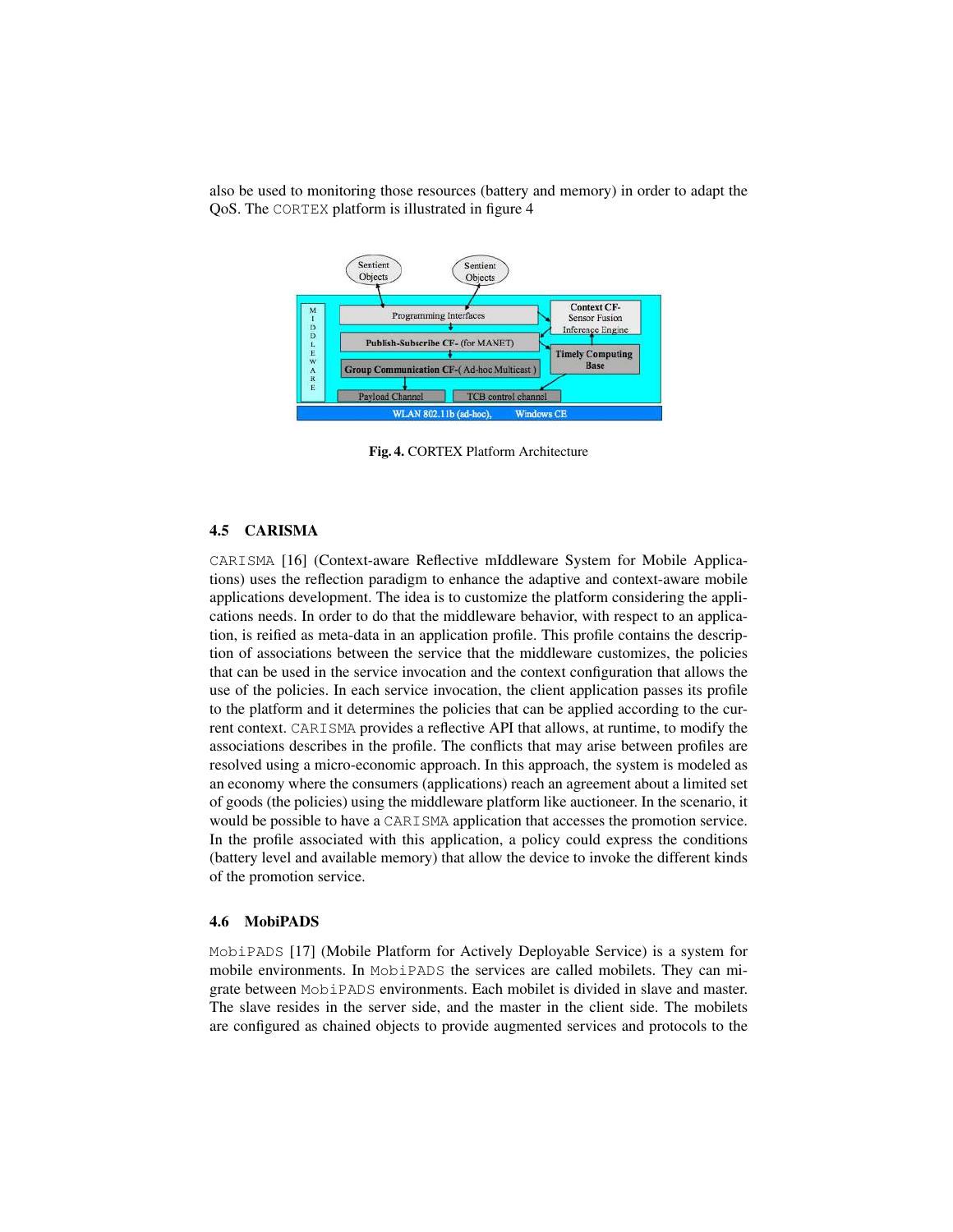mobile applications. MobiPADS achieves context-awareness with the utilization of an event notification model. It monitors the status of the interested context and notifies the changes to the subscribed entities. The event notification model allows the composition of primitive events into an event graph. In this way, when an event service is built and subscribed, it has to monitor and analyze the basic events and match them according to the event graph structure. The adaptation can be made in the platform, based on system profiles, or in the mobilets, allowing them to change according to the events that they receive. The figure 5 shows the platform architecture. Using the MobiPADS platform in the scenario, the location service, printer service and promotion service could be encapsulated in mobilet objects. Of course, the slaves would reside in the MobiPADS side and the masters in the user's mobile device. The migration property of the mobilets would be used to make available the promotion service in the meal area. The event model of MobiPADS could be used to monitoring the battery level and memory capacity in order to detect when it is necessary to change the promotion service to the text only mode.



Fig. 5. MobiPADS Architecture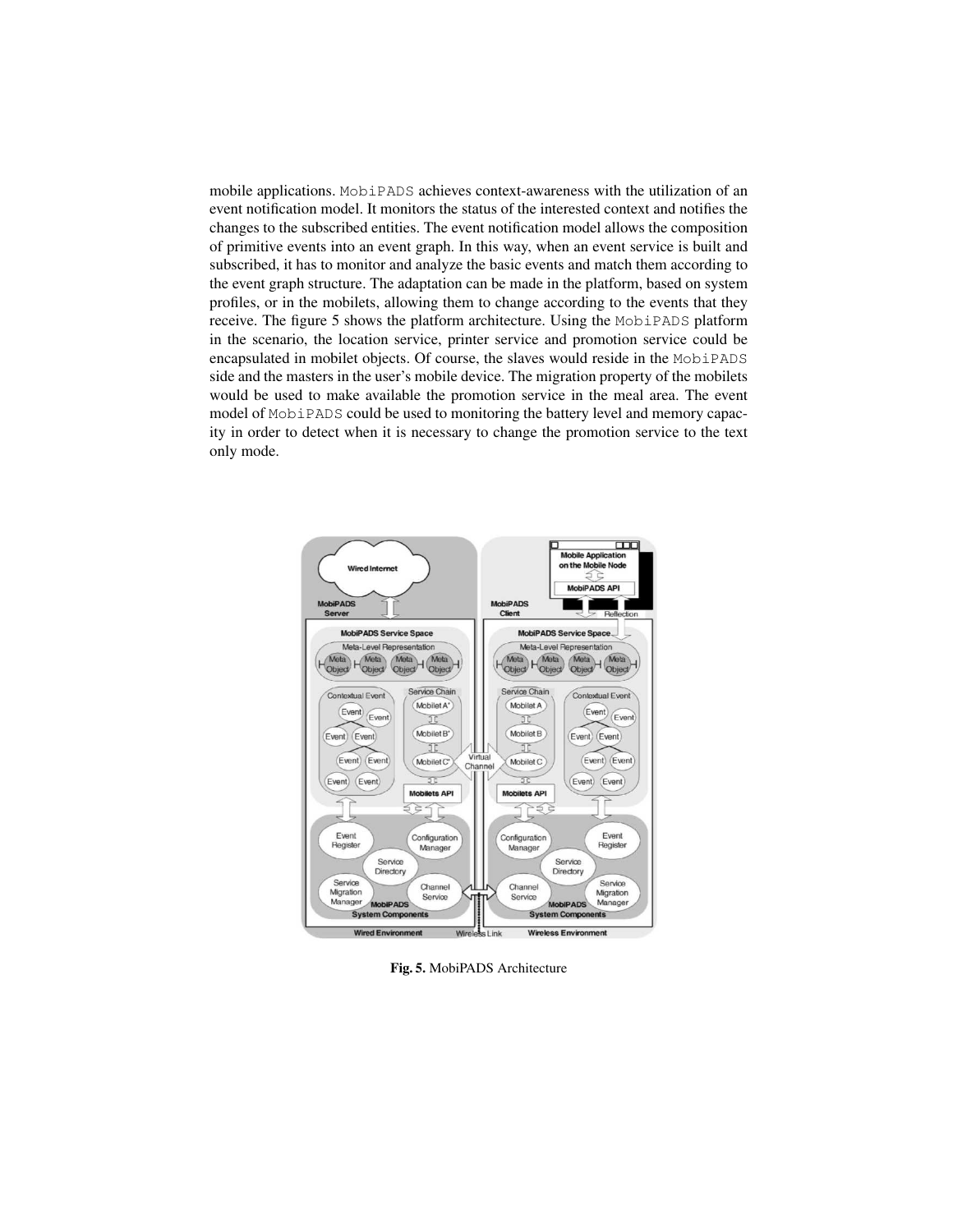#### 4.7 MiddleWhere

MiddleWhere [18] is a distributed middleware architecture for location. The platform separates applications from location detection technologies. It allows the addition of different kinds of sensing technologies and determines the location information quality. The applications can make queries about the objects location or they can subscribe to be notified when a location condition becomes true. The location model applied in MiddleWhere is hierarchical and it uses three kinds of location: points, lines, and polygons. The location can be expressed in coordinates and a symbolic way. MiddleWhere also determines the quality of the location information according to its freshness (as time goes on, the quality of location data reduces). The platform also provides persistence for the location information. MiddleWhere has a reasoning engine that deduces spatial relationships between mobile objects and the physical environment. The architecture of the platform is showed in figure 6. MiddleWhere could be useful in the scenario in order to provide the location service that Alice use to know where is she and where are the printer and post services.



Fig. 6. MiddleWhere Architecture

## 4.8 SOCAM

Service-oriented Context-Aware Middleware (SOCAM) [19] is a platform to build contextaware mobile services. SOCAM uses ontologies to model the context. The platform can supports semantic representation, context reasoning and context-knowledge sharing. SOCAM is composed by Context Providers, Context Interpreters, Context Database, Location Service, and Context-aware Mobile Services. The Context Providers give context information and represent it as context events in the form of OWL descriptions. The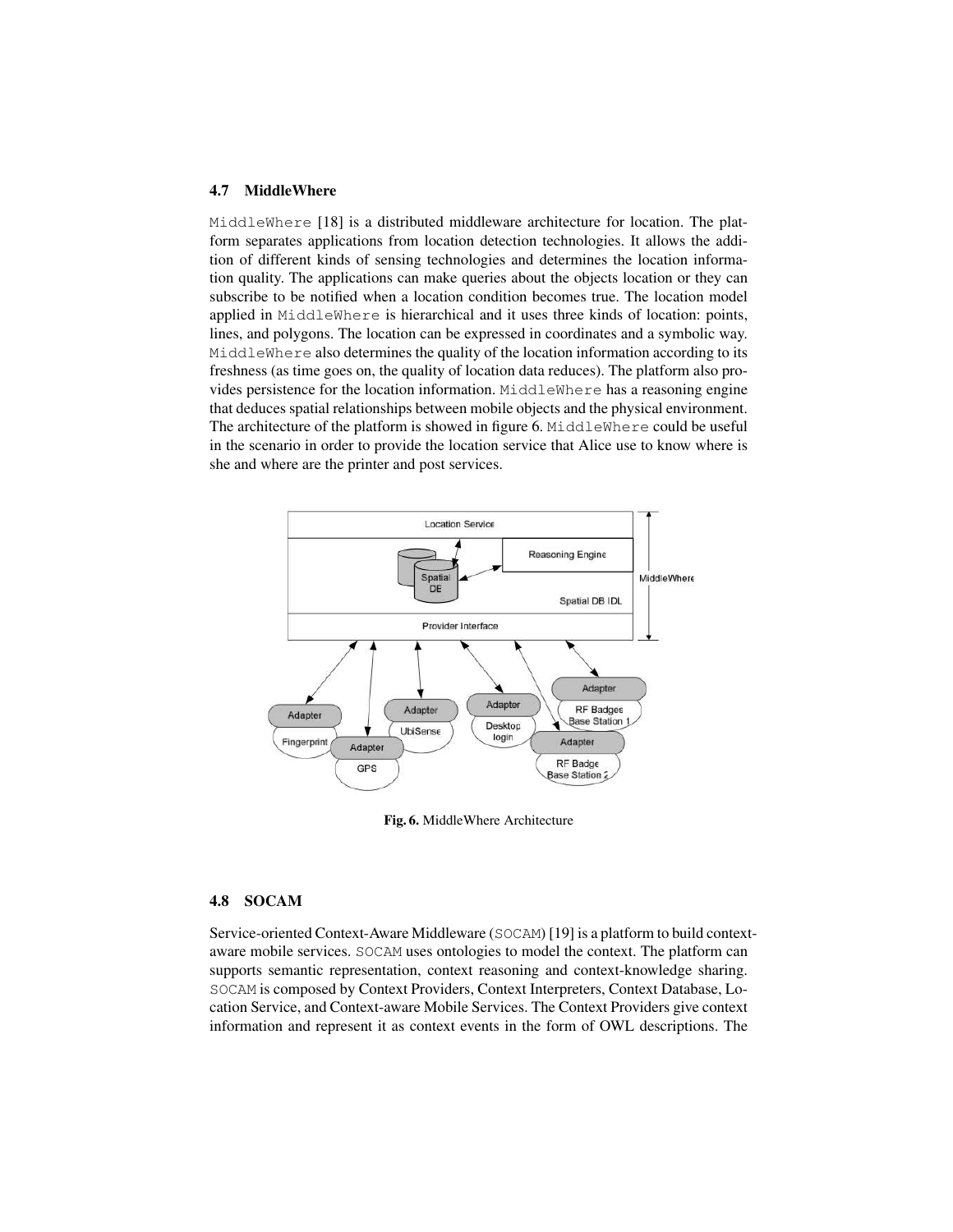Context Interpreters provide high-level context information. Hence, they are also Context Providers. The Context Interpreters include Context Reasoners (containing rules that triggers actions associated with context changes) and Context Databases (that contains instances of the current ontology). The Location Service allows the platform to locate context providers.. The Mobile Services are applications and services that use the context information and adapt their behavior according to this information. They can obtain the context by querying the Context Providers or by listening specific events sent by the Context Providers. Figure 7 shows the SOCAM architecture. Applying SOCAM to the scenario, service providers would be represented by context providers in the Context Middleware Layer that allows the detection and invocations of services. The memory, battery and user preferences would be associated to Context Providers and Context Interpreters in order to adapt the services that depend on them. In Context Application Layer each service (promotion, service and location) would also have a context-aware service representation. It would be useful in the promotion service case to adapt the mode according to the battery and memory changes.



Fig. 7. SOCAM Architecture

#### 4.9 CAPNET

CAPNET [20] is a context-aware middleware for mobile multimedia applications. The platform is composed by components. Each component offers a special service to other components and applications. The core-components of CAPNET are: Component Manager (that control the components and their stubs), Connectivity Manager (that controls and monitors the connection of the mobile devices), Messaging (that creates channels and supports asynchronous communication, remote procedure calls and channel-related operations) and Service Discovery (that locates services and available components). The Service Discovery component is based on Jini technology. CAPNET also has other components that are necessary to support context-aware applications. These components are: Context-Based Storage, Context, User Interface and Media. The Context-Based Storage component stores and retrieves context data by request. The Context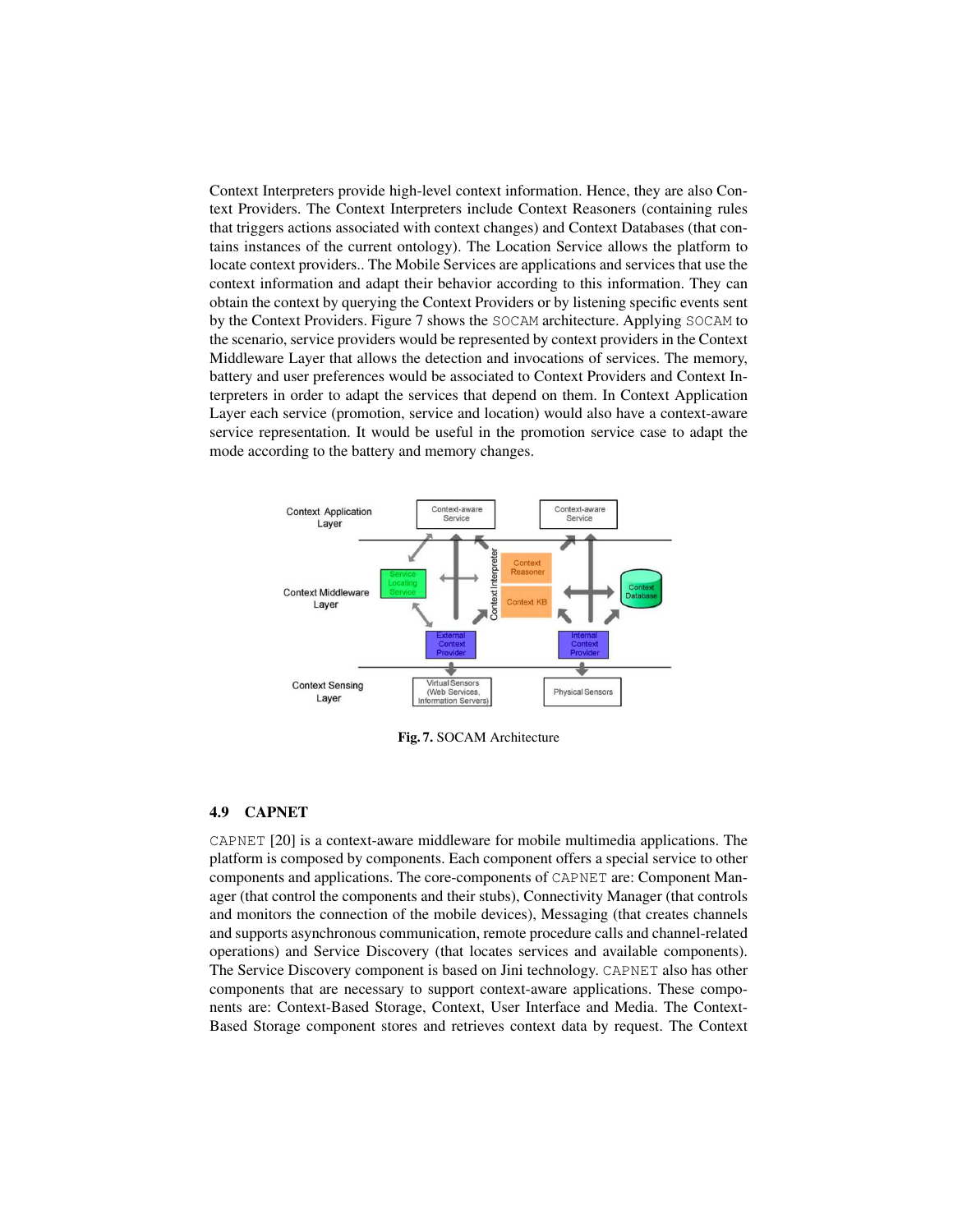component provides context information acting as a wrapper for context sensors. The User Interface component supports the design and implementation of UIs application. In order to that, the UI allows three different techniques: abstract UIs (XML), plug-in UIs (downloadable Java code) and Web-based UIs (HTML). The media components provide functionality to capture images, audio and video, facilitating the portability and scalability of native media capabilities across the various devices. The CAPNET platform is illustrated in figure 8. In the scenario, CAPNET could be used to discover the services but it will required to have some kind of adapter that allow to use the services as Jini services. The multimedia CAPNET capabilities could be used to provide the best video quality according to the resources in Alice's smart phone.



Fig. 8. CAPNET Architecture

#### 4.10 RCSM

Reconfigurable Context-Sensitive Middleware [21, 22] (RCSM) has been developed to provide development and runtime support for situation-aware (SA) software in ubiquitous computing. It provides a SA-IDL that allows the specification of context-situation relevant for an application, the actions to be triggered, and when these actions has to be executed. The SA-IDL specifications are compiled to generate application skeletons. These skeletons interact at runtime with the RCSM Object Request Broker (R-ORB) and the SA processor. R-ORB deals with the context discovery, collection and propagation. To do that, R-ORB has a context manager that uses a context discovery protocol to register local sensors and to discover remote sensors. When an application starts up, the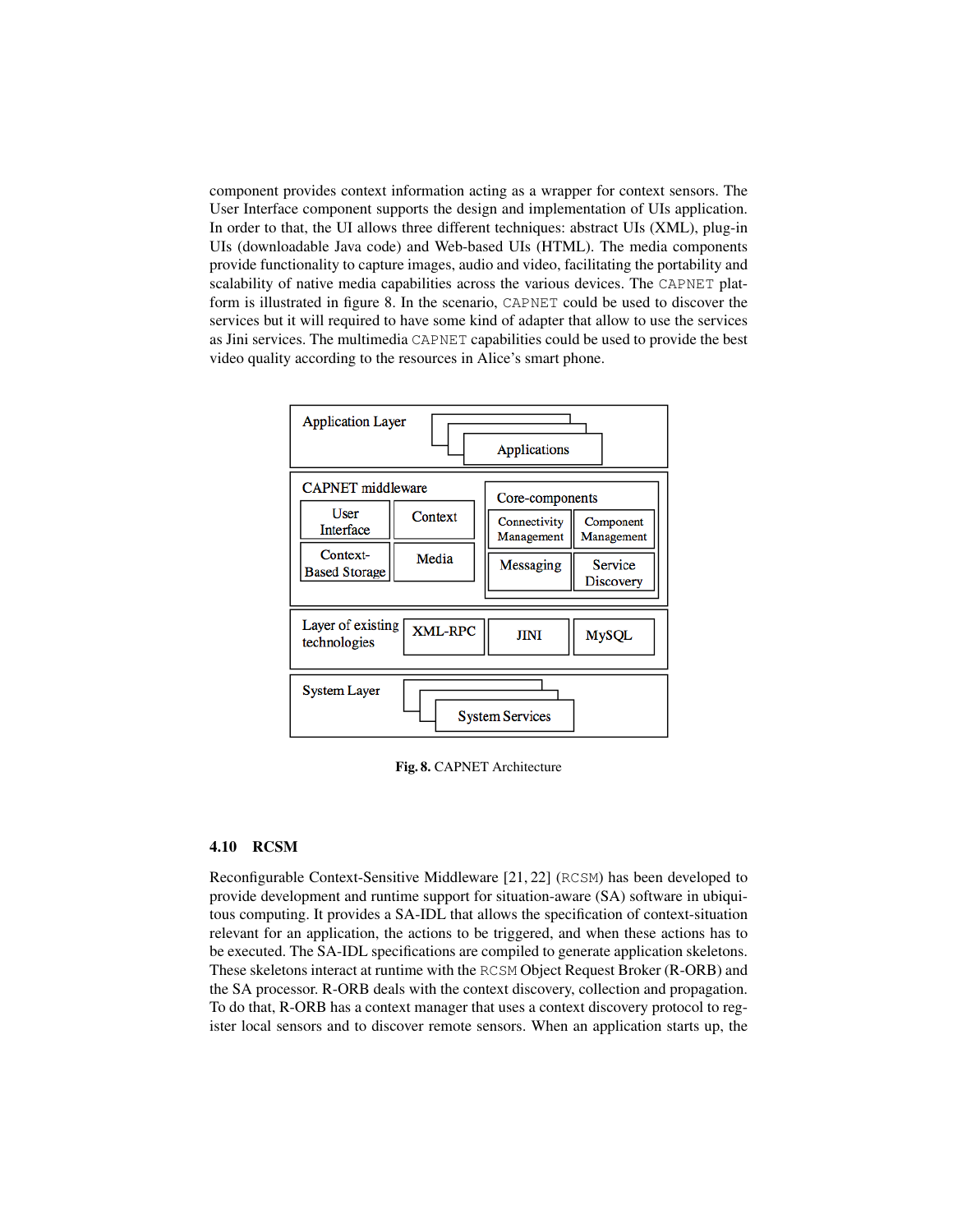discovery protocol is used to find the sensors (local or remote) that satisfy the context requirements. The SA processors manage the SA requirement specifications, stores the context, recognize the situation based in the context and determine when the actions have to be triggered.

### 5 Conclusions

In this article we have presented several context-aware middleware platforms. They are characterized in terms of some relevant properties for this kind of application. Furthermore, the applicability of context-aware middleware is illustrated with a simple scenario.

All the context-aware middleware platforms reviewed allow devices to recover and process context information. The platforms also offer different mechanism to detect changes in the environment and trigger adaptations (in the application and/or middleware level) associated with these changes. However each one focuses in a specific aspect of pervasive environments. For example, Aura deals with user tasks and the migration and adaptation of them according to the current user context. Gaia offers access to heterogenous resources available in active spaces. MiddleWhere is focused in location-awarennes. MobiPADS offers service migration and adaptation of the service composition represented by the mobilets. Then, the selection of the more suitable platform will depend on the requirements of applications that are being built.

Although all middleware platforms could be used in the scenario proposed, it is not always straightforward. In some cases, it is necessary to create some kind of representation for the service providers in order to use all the capabilities of the platforms. Besides, some platforms do not consider the dynamic load of functionality to use services that are discovered at runtime, limiting their use in pervasive environments.

Finally, in spite of the existence of different context-aware middleware platforms, there is not a definitive solution for all the challenges associated with pervasive computing. In fact, there are some projects that continue the research in this area, such as the Cappucino Project<sup>1</sup> (from Inria Laboratory) and the MUSIC Project<sup>2</sup>.

#### **References**

- 1. Abowd, G.D., Dey, A.K., Brown, P.J., Davies, N., Smith, M., Steggles, P.: Towards a better understanding of context and context-awareness. In: HUC '99: Proceedings of the 1st international symposium on Handheld and Ubiquitous Computing, London, UK, Springer-Verlag (1999) 304–307
- 2. Corporation, U.I.: Upnp technologythe simple, seamless home network. http://www. upnp.org/resources/whitepapers.asp (1999)
- 3. Guttman, E., Perkins, C., Veizades, J., Day, M.: Service location protocol, version 2. http: //www.salutation.org (1999)
- 4. Romero, D., Parra, C., Seinturier, L., Duchien, L., Casallas, R.: An sca-based middleware platform for mobile devices. In: 2008 Middleware for Web Services (MWS 2008) Workshop at EDOC2008, Munich, Germany (sep 2008)

<sup>1</sup> Cappucino Project: http://cappucino.oqube.com/

<sup>2</sup> MUSIC Project: http://www.ist-music.eu/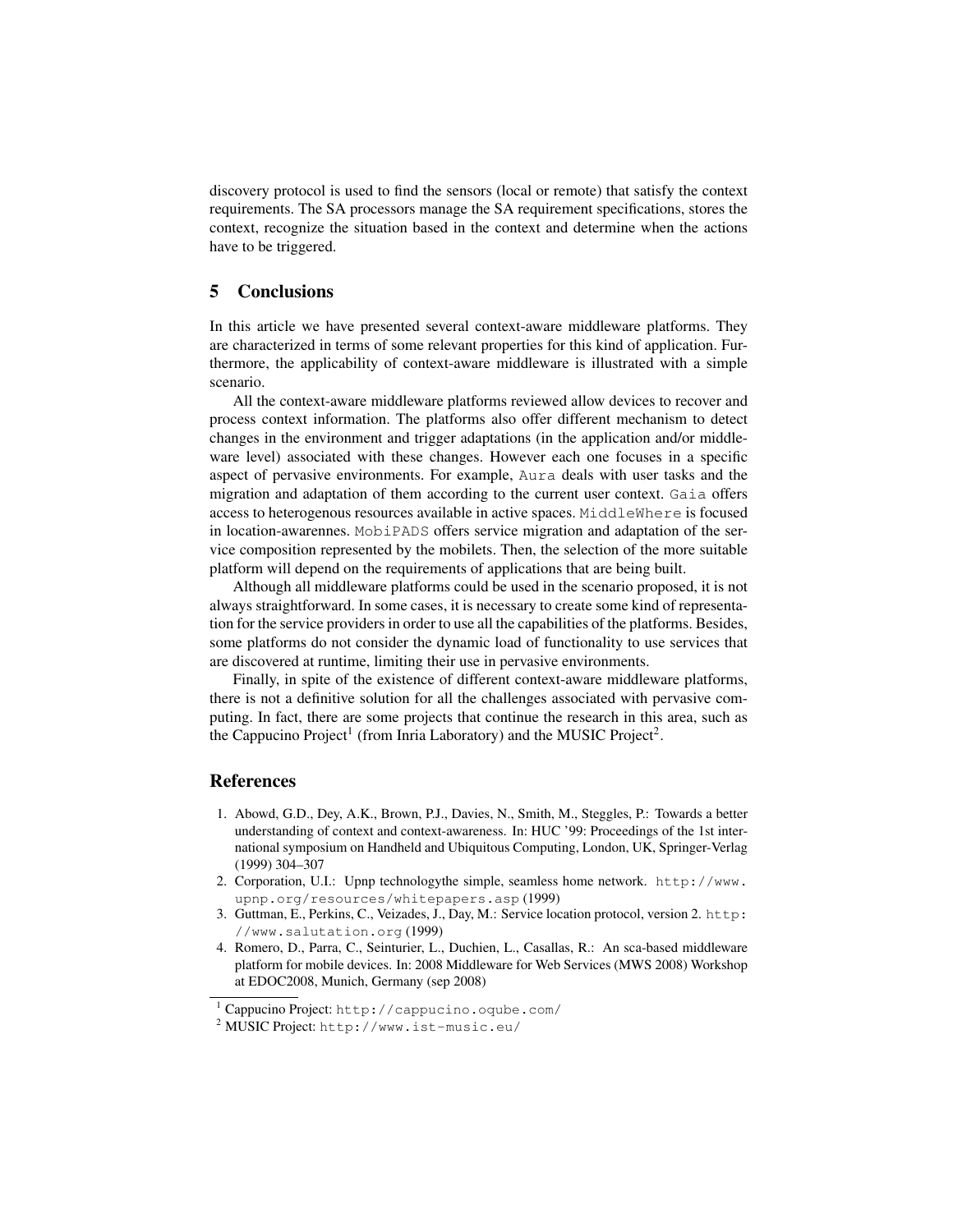- 5. Adjie-Winoto, W., Schwartz, E., Balakrishnan, H., Lilley, J.: The design and implementation of an intentional naming system. In: SOSP '99: Proceedings of the seventeenth ACM symposium on Operating systems principles. Volume 33., New York, NY, USA, ACM Press (December 1999) 186–201
- 6. Hodes, T.D., Czerwinski, S.E., Zhao, B.Y., Joseph, A.D., Katz, R.H.: An architecture for secure wide-area service discovery. Wirel. Netw. 8(2/3) (2002) 213–230
- 7. Sun Microsystems, I.: Jini specifications and api archive. http://java.sun.com/ products/jini/2\_0\_2index.html (2005)
- 8. Cheshire, S., Krochmal, M.: Dns-based service discovery. http://files.dns-sd. org/draft-cheshire-dnsext-dns-sd.txt (2008)
- 9. SIG, B.: Specification of the bluetooth system. http://www.bluetooth.com/ NR/rdonlyres/F8E8276A-3898-4EC6-B7DA-E5535258B056/6545/Core\_ V21\_\_EDR.zip (2007)
- 10. Roman, M., Hess, C.K., Cerqueira, R., Ranganathan, A., Campbell, R.H., Nahrstedt, K.: ´ Gaia: A Middleware Infrastructure to Enable Active Spaces. IEEE Pervasive Computing (Oct–Dec 2002) 74–83
- 11. Henricksen, K., Indulska, J., Mcfadden, T.: Middleware for distributed context-aware systems. In: International Symposium on Distributed Objects and Applications (DOA, Springer (2005) 846–863
- 12. Chan, E., Bresler, J., Al-Muhtadi, J., Campbell, R.: Gaia microserver: An extendable mobile middleware platform. In: PERCOM '05: Proceedings of the Third IEEE International Conference on Pervasive Computing and Communications, Washington, DC, USA, IEEE Computer Society (2005) 309–313
- 13. Jo a.P.S., Garlan, D.: Aura: an architectural framework for user mobility in ubiquitous computing environments. In: WICSA 3: Proceedings of the IFIP 17th World Computer Congress - TC2 Stream / 3rd IEEE/IFIP Conference on Software Architecture, Deventer, The Netherlands, The Netherlands, Kluwer, B.V. (2002) 29–43
- 14. Sorensen, C.F., Wu, M., Sivaharan, T., Blair, G.S., Okanda, P., Friday, A., Duran-Limon, H.: A context-aware middleware for applications in mobile ad hoc environments. In: MPAC '04: Proceedings of the 2nd workshop on Middleware for pervasive and ad-hoc computing, New York, NY, USA, ACM (2004) 107–110
- 15. Blair, G.S., Coulson, G., Grace, P.: Research directions in reflective middleware: the lancaster experience. In: ARM '04: Proceedings of the 3rd workshop on Adaptive and reflective middleware, New York, NY, USA, ACM (2004) 262–267
- 16. Capra, L., Emmerich, W., Mascolo, C.: Carisma: Context-aware reflective middleware system for mobile applications (2003)
- 17. Chan, A., Chuang., S.N.: Mobipads: a reflective middleware for context-aware mobile computing. IEEE Transactions on Software Engineering 29(12) (2003) 1072–85
- 18. Ranganathan, A., Al-Muhtadi, J., Chetan, S., Campbell, R., Mickunas, M.D.: Middlewhere: a middleware for location awareness in ubiquitous computing applications. In: Middleware '04: Proceedings of the 5th ACM/IFIP/USENIX international conference on Middleware, New York, NY, USA, Springer-Verlag New York, Inc. (2004) 397–416
- 19. Gu, T., Pung, H., Zhang, D.: A middleware for building context-aware mobile services (2004)
- 20. Davidyuk, O., Riekki, J., Rautio, V.M., Sun, J.: Context-aware middleware for mobile multimedia applications. In: MUM '04: Proceedings of the 3rd international conference on Mobile and ubiquitous multimedia, New York, NY, USA, ACM (2004) 213–220
- 21. Yau, S.S., Huang, D., Gong, H., Seth, S.: Development and runtime support for situationaware application software in ubiquitous computing environments. In: COMPSAC '04: Proceedings of the 28th Annual International Computer Software and Applications Conference (COMPSAC'04), Washington, DC, USA, IEEE Computer Society (2004) 452–457